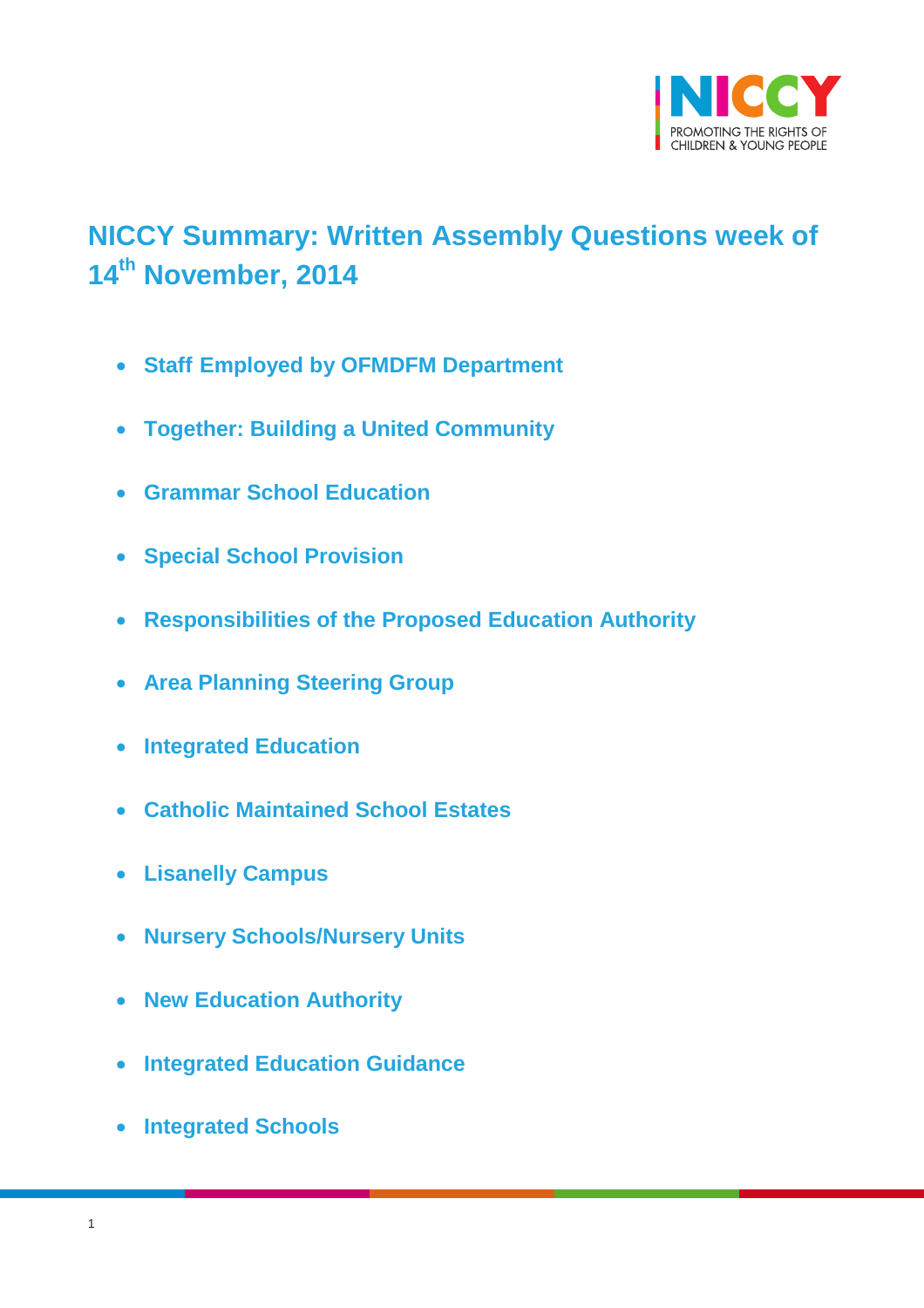

- **[Integrated Schools](#page-11-1)**
- **[Area Planning Steering Group](#page-12-0)**
- **[Area Planning Steering Group Membership](#page-13-0)**
- **[Urban Regeneration and Community Planning](#page-14-0)**
- **[Delivering Social Change](#page-16-0)**
- **[Pulse Oximetry for all Newborns](#page-16-1)**
- **[Female Genital Mutilation Action Plan](#page-17-0)**
- **[IV Infusion Services](#page-17-1)**
- **[Dalriada Hospital](#page-18-0)**
- **[Prison Costs](#page-19-0)**
- **[Adoption](#page-19-1)**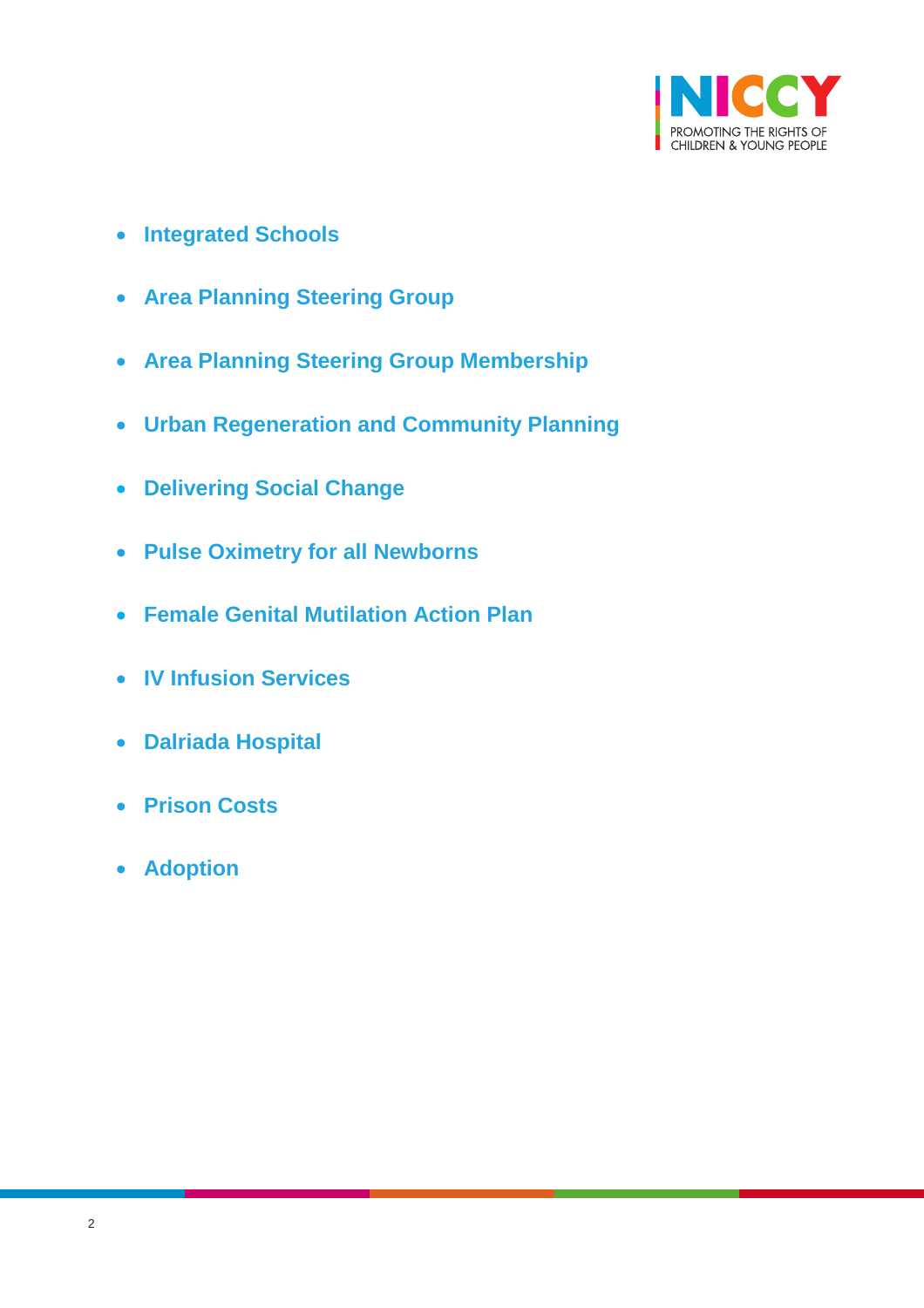

# **Office of First and Deputy First Minister**

# <span id="page-2-0"></span>**Staff Employed by OFMDFM Department**

**Mr Jim Allister (TUV – North Antrim) –** To ask the First Minister and deputy First Minister to detail the current number of staff employed in their Department, broken down by the sections or areas in which they work.

**Mr P Robinson and Mr M McGuinness:** At 27 October 2014 there were 367 staff employed in the Department; the breakdown by business area is shown below;

| <b>Directorate</b>                          | <b>Number of staff</b> |
|---------------------------------------------|------------------------|
|                                             | (headcount)            |
| Office of the Head of the Civil Service     | 7                      |
| Resources, Regeneration, International      | 99                     |
| <b>Relations &amp; Institutional Review</b> |                        |
| <b>Executive Services</b>                   | 55                     |
| <b>Executive Information Service</b>        | 36                     |
| North/South Ministerial Council             | 12                     |
| <b>Equality &amp; Strategy</b>              | 124                    |
| Office of the Legislative Council           | 17                     |
| Planning Appeals Commission and Water       | 15                     |
| <b>Appeals Commission (PACWAC)</b>          |                        |
| Office of the Commissioner for Public       | $\overline{2}$         |
| Appointments                                |                        |
| <b>Total</b>                                | 367                    |
|                                             |                        |

**(11th November 2014)**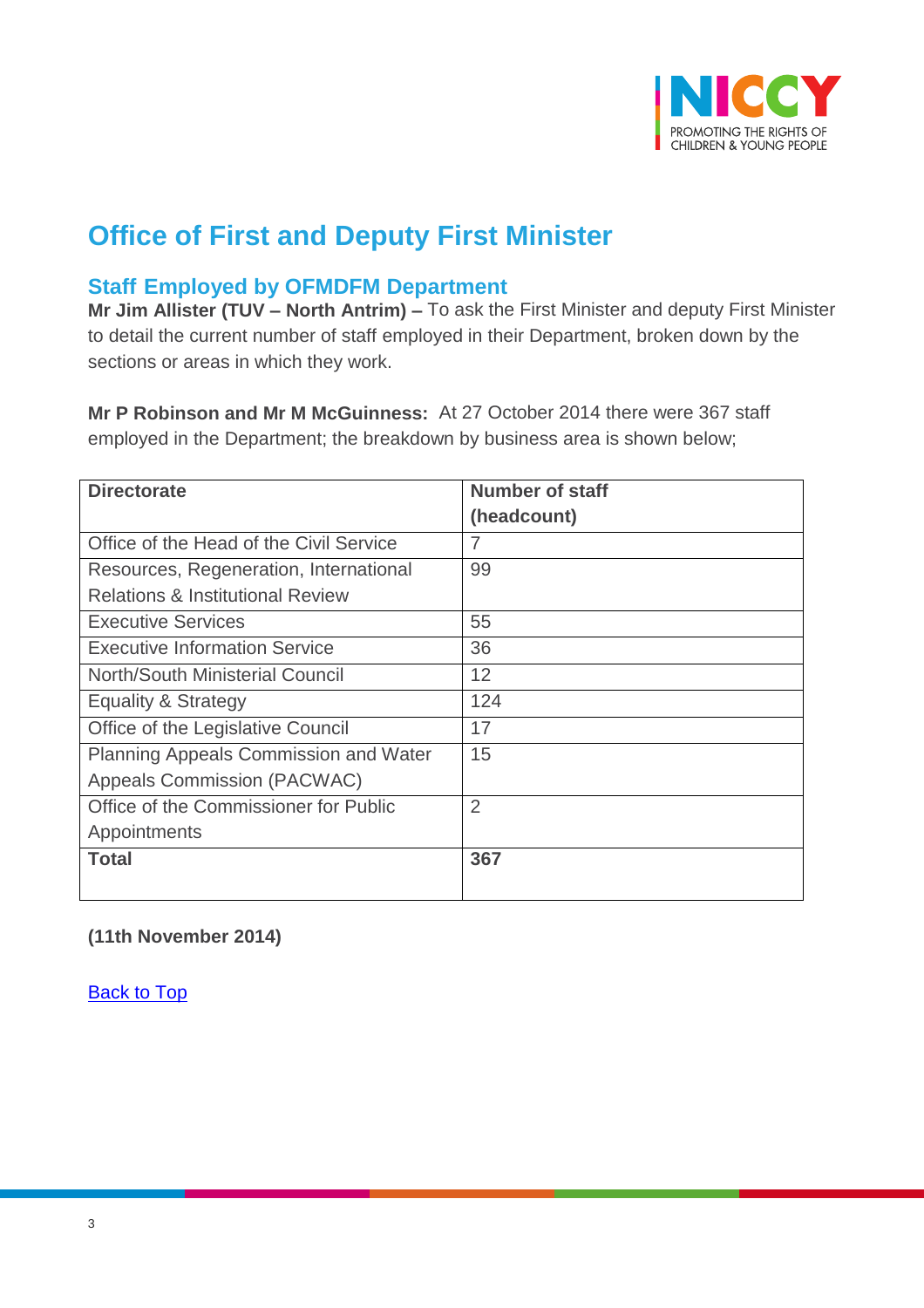

## <span id="page-3-0"></span>**Together: Building a United Community**

**Mr Gerry Kelly (Sinn Féin – North Belfast) –** To ask the First Minister and deputy First Minister to outline the progress being made on the United Youth programme of Together: Building a United Community.

**Mr P Robinson and Mr M McGuinness:** The first phase of the Bright Start Childcare Strategy includes a number of Key First Actions aimed at addressing rural childcare needs. These include actions to create up to 1,000 new childminder places in rural areas and up to 1,000 centre-based school age childcare places serving rural communities.

Work to develop the Bright Start rural childminder initiative is currently underway. With regard to school age childcare, a first round of applications to the Bright Start School Age Grant Scheme has resulted in grants worth more than £400,000 being approved for rural childcare settings. These will, over a three year period, support some 360 childcare places aimed at children in the 4-14 age group.

Work to develop the full Bright Start Childcare Strategy is currently underway. Officials are engaging with key childcare stakeholders, region-wide, on the content of the Strategy. When this is complete, we will proceed to public consultation with a view to launching the final Strategy in the new year. **(12th November)**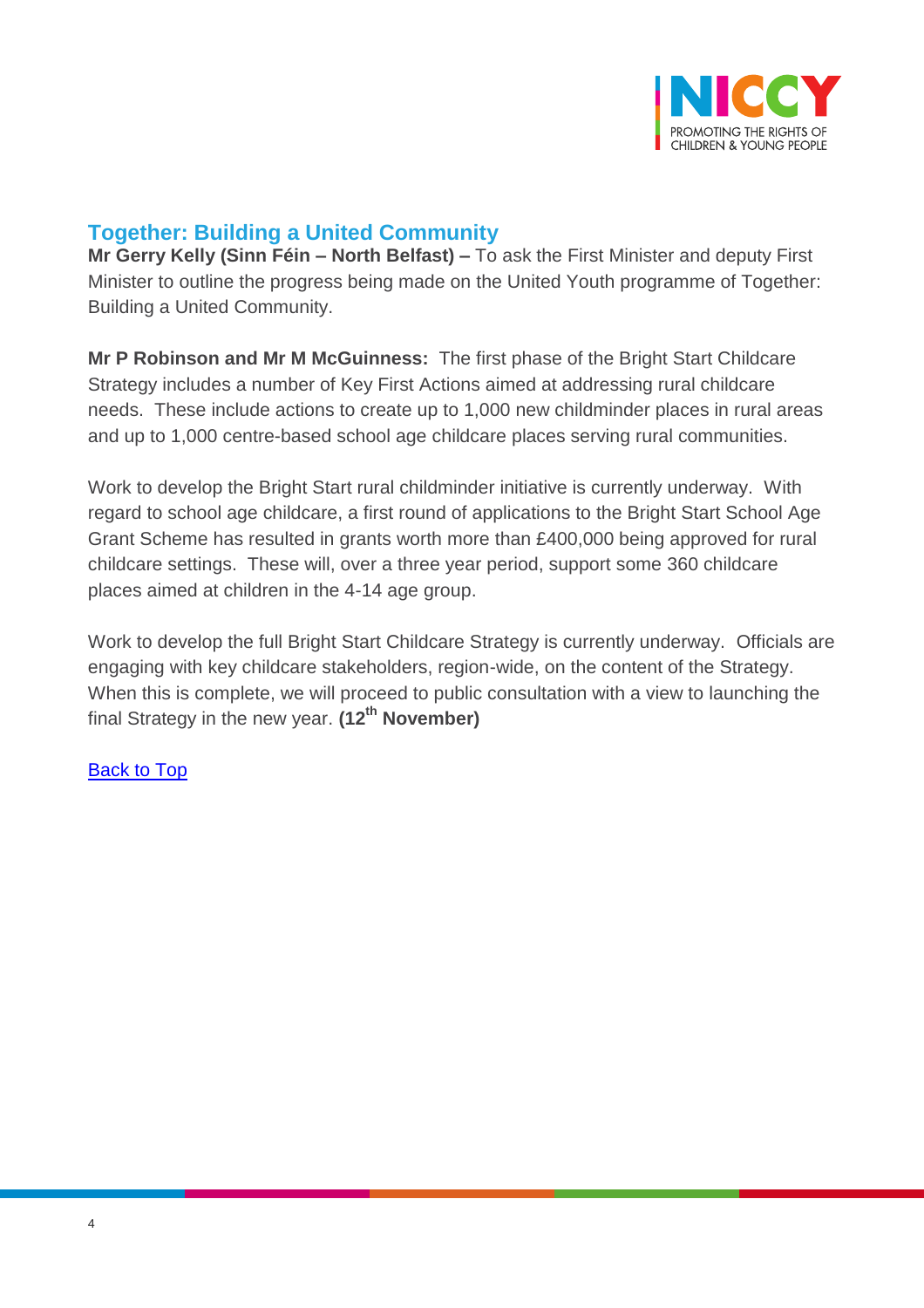

# **Department of Education**

## <span id="page-4-0"></span>**Grammar School Education**

**Mr John McCallister (IND – South Down) –** To ask the Minister of Education to detail the a) number; and b) percentage of children who have not continued education in grammar schools after AS level in the last five years.

**Mr O'Dowd (The Minister of Education):** The information contained in the table below includes year 13 grammar pupils leaving the school system and those year 13 pupils leaving grammar schools and enrolling in other schools to continue their education.

Due to the nature of these data, it is not possible to determine how many of these year 13 pupils were enrolled on an AS level course.

### **Number and percentage of year 13 pupils leaving grammar schools 2008/09 to 2012/13**

|     | 2008/09       | 2009/10   |               | 2010/11 |               | 2011/12   |               | 2012/13   |               |
|-----|---------------|-----------|---------------|---------|---------------|-----------|---------------|-----------|---------------|
| No  | $\frac{0}{0}$ | <b>No</b> | $\frac{6}{6}$ | No      | $\frac{0}{0}$ | <b>No</b> | $\frac{0}{0}$ | <b>No</b> | $\frac{6}{6}$ |
| 500 | 5.8           | 505       | 5.8           | 542     | 6.2           | 591       | 6.            | 563       | 6.4           |

Source: School Leavers Survey **(11th November)**

### [Back to Top](#page-0-0)

## <span id="page-4-1"></span>**Special School Provision**

**Miss Michelle McIlveen (DUP – Strangford) -** To ask the Minister of Education when he intends to publish the regional plan for Special School provision.

**Mr O'Dowd (The Minister of Education):** I commissioned a review of special needs provision, the purpose of which was to undertake an assessment of existing provision and recommended a regional plan for the future structure and provision of Special Schools. The review group is due to present its report to me in the near future. I will wish to take time to consider it. **(11th November)**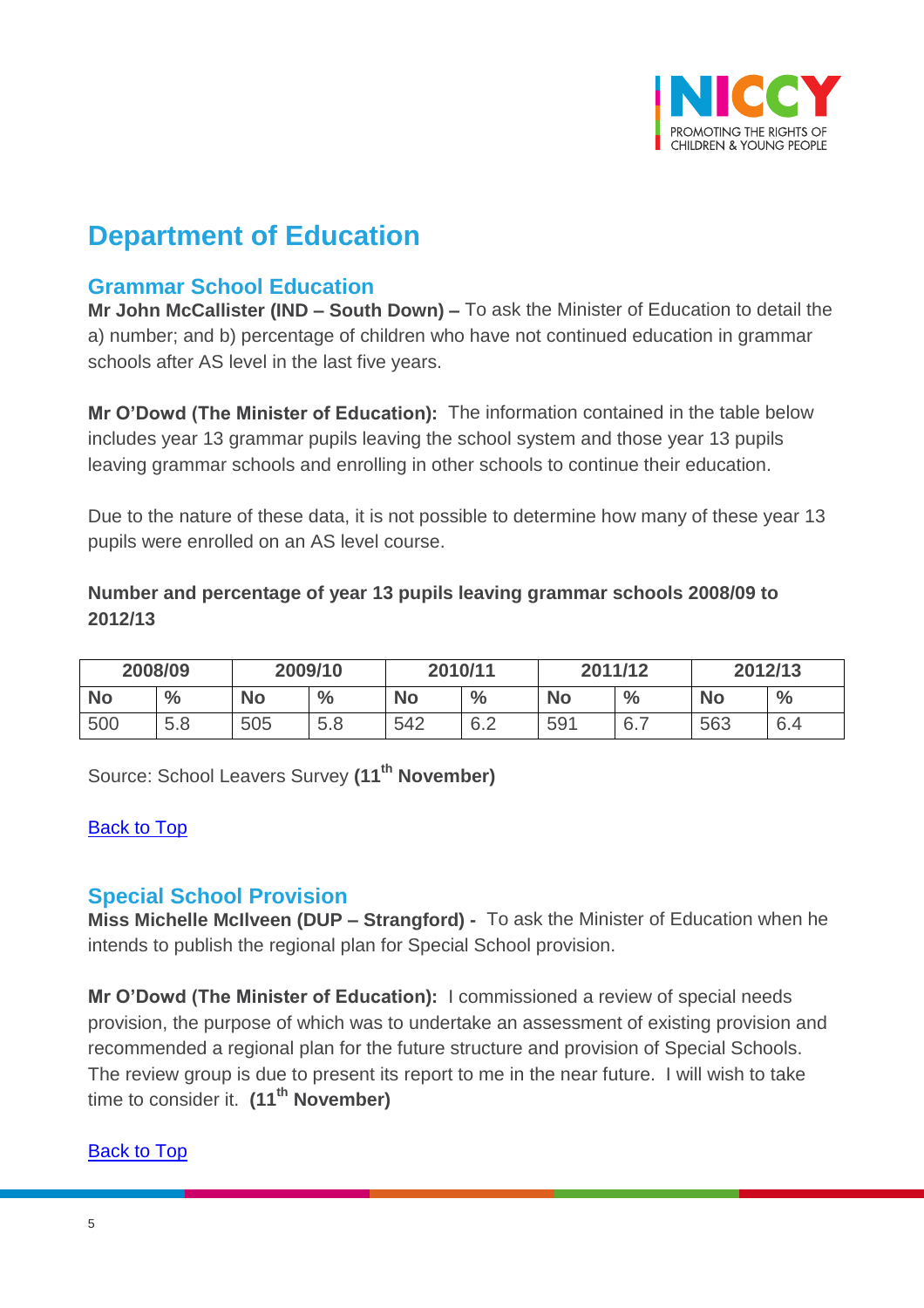

# <span id="page-5-0"></span>**Responsibilities of the Proposed Education Authority**

**Miss Michelle McIlveen (DUP – Strangford) -** To ask the Minister of Education what responsibilities the proposed Education Authority would have in relation to Area Planning

**Mr O'Dowd (The Minister of Education):** The new Education Authority will assume, unchanged, the powers, duties and responsibilities of the five Education and Library Boards (ELBs), including those in relation to Area Planning. There will be no change to the Sustainable Schools Policy or terms of reference for area planning as a result of the Authority's establishment **(11th November)** 

### [Back to Top](#page-0-0)

## <span id="page-5-1"></span>**Area Planning Steering Group**

**Miss Michelle McIlveen (DUP – Strangford) –** To ask the Minister of Education what priority areas have been identified in the work programme of the Area Planning Steering Group.

**Mr O'Dowd (The Minister of Education):** The work of the Area Planning Steering Group is focused on embedding a single approach to area planning and implementation across all existing organisations and identifying priority areas for action in the short and medium term. The Group is currently dealing with a number of key issues.

The development of revised area planning structures and governance arrangements in advance of the new Authority. The group's recommendations are due to be presented to me shortly. The development of new practical guidance to support the school amalgamation process.

Its future work will include consideration of the process for reviewing and revising the Area Plans. **(11th November)**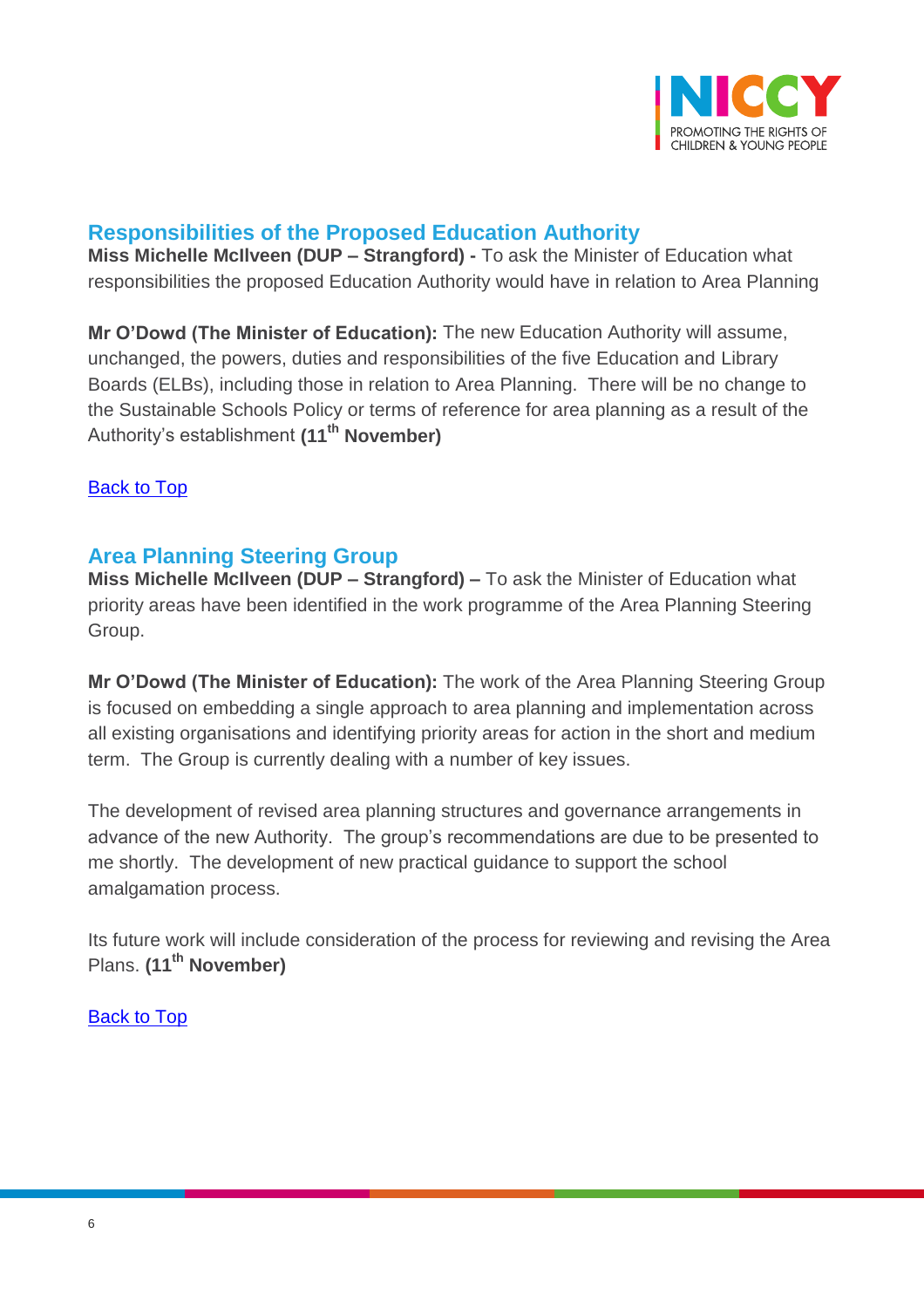

## <span id="page-6-0"></span>**Integrated Education**

**Mr Trevor Lunn (APNI – Lagan Valley) –** To ask the Minister of Education what role the Education Authority and the Council for Catholic Maintained Schools have in planning for integrated education, given their capacity as Planning Authorities; and what accountability his Department has in ensuring Planning Authorities plan for integrated education.

**Mr O'Dowd (The Minister of Education):** The new Authority will assume, unchanged, the powers, duties and responsibilities of the five Education and Library Boards (ELBs), including those in relation to Area Planning. Until the new body is established, responsibility for Area Planning for all sectors, including the Integrated sector, remains with those bodies with statutory responsibility for planning, i.e. the ELBs (and the Council for Catholic Maintained Schools (CCMS) in relation to planning for the Catholic Maintained sector.)

However, the Terms of Reference for Area Planning recognise that the other sectoral bodies have an important contribution to make, and it is an explicit requirement that they be involved in the process. It is important, therefore, that those representing the integrated sector make a robust case in discussions with the Boards and CCMS to ensure that genuine need for local expansion in the sector is reflected in the area plans.

The Department's role in the process is one of scrutiny and challenge. To this end, Departmental officials meet representatives of the Boards and CCMS to discuss and examine area plans prior to and following public consultation.

Also, the Chief Executive of NICIE is a member the Area Planning Steering Group which provides a platform for regular engagement with the Department on strategic issues relating to Area Planning. **(11th November) [Back to](#page-0-0) Top** 

## <span id="page-6-1"></span>**Catholic Maintained School Estates**

**Mr Trevor Lunn (APNI – Lagan Valley) –** To ask the Minister of Education how many Catholic Maintained School Estates are wholly owned by the Catholic Church

**Mr O'Dowd (The Minister of Education):** There are currently 482 schools under Catholic Trusteeship. These schools are all vested in the Department of Education, which enables the Department to pay capital grants in respect of them. **(11th November)** [Back to Top](#page-0-0)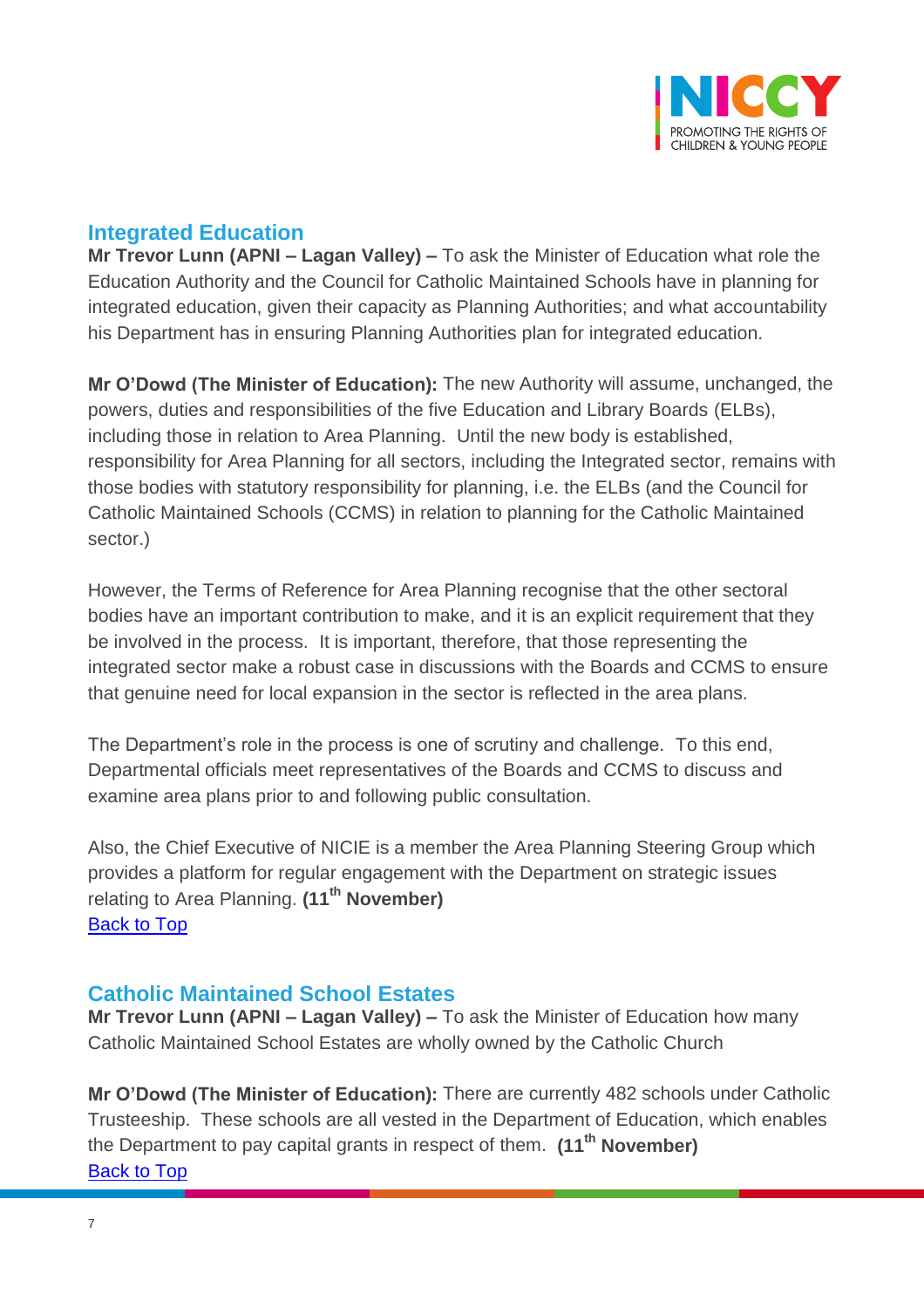

# <span id="page-7-0"></span>**Lisanelly Campus**

**Mr Trevor Lunn (APNI – Lagan Valley) –** To ask the Minister of Education whether the schools on the Lisanelly campus will own their own school site.

**Mr O'Dowd (The Minister of Education):** My officials are working with the relevant school managing authorities on a broad range of matters, including how the campus will be governed and managed. The issue of ownership is being taken forward as part of that work. Discussion on ownership are at an early stage and no decisions have been taken **(11th November)**

### [Back to Top](#page-0-0)

## <span id="page-7-1"></span>**Nursery Schools/Nursery Units**

**Mr Nelson McCausland (DUP – North Belfast) –** To ask the Minister of Education to detail the new nursery schools and nursery units that have been established in the past ten years; and the year in which each of them opened.

**Mr O'Dowd (The Minister of Education):** The following table provides details of all new nursery schools and nursery units attached to primary schools that have opened in the past ten years following the publication and approval of a Development Proposal under Article 14 of the Education and Libraries (NI) Order 1986:

| <b>School</b>               | <b>ELB Area</b> | <b>School Type</b>    | <b>Year Opened</b> |
|-----------------------------|-----------------|-----------------------|--------------------|
| <b>Bunscoil an tSleibhe</b> | <b>BELB</b>     | <b>Nursery Unit</b>   | 2010               |
| Dhuibh, Belfast             |                 |                       |                    |
| <b>Bunscoil Bheann</b>      | <b>BELB</b>     | <b>Nursery School</b> | 2012               |
| Mhadagain                   |                 |                       |                    |
| Scoil an Droichid, Belfast  | <b>BELB</b>     | <b>Nursery Unit</b>   | 2008               |
| Gaelscoil Ui Dhocartaigh    | <b>WELB</b>     | <b>Nursery Unit</b>   | 2010               |
| Gaelscoil Eadain Mhoir,     | <b>WELB</b>     | <b>Nursery Unit</b>   | 2009               |
| Londonderry                 |                 |                       |                    |
| Gaelscoil na gCrann,        | <b>WELB</b>     | <b>Nursery Unitl</b>  | 2010               |
| Omagh                       |                 |                       |                    |
| Gaelscoil an Chaistil,      | <b>NEELB</b>    | <b>Nursery Unit</b>   | 2011               |
| <b>Ballycastle</b>          |                 |                       |                    |
| Gaelscoil an tSeanchai      | <b>NEELB</b>    | <b>Nursery Unit</b>   | 2013               |
|                             |                 |                       |                    |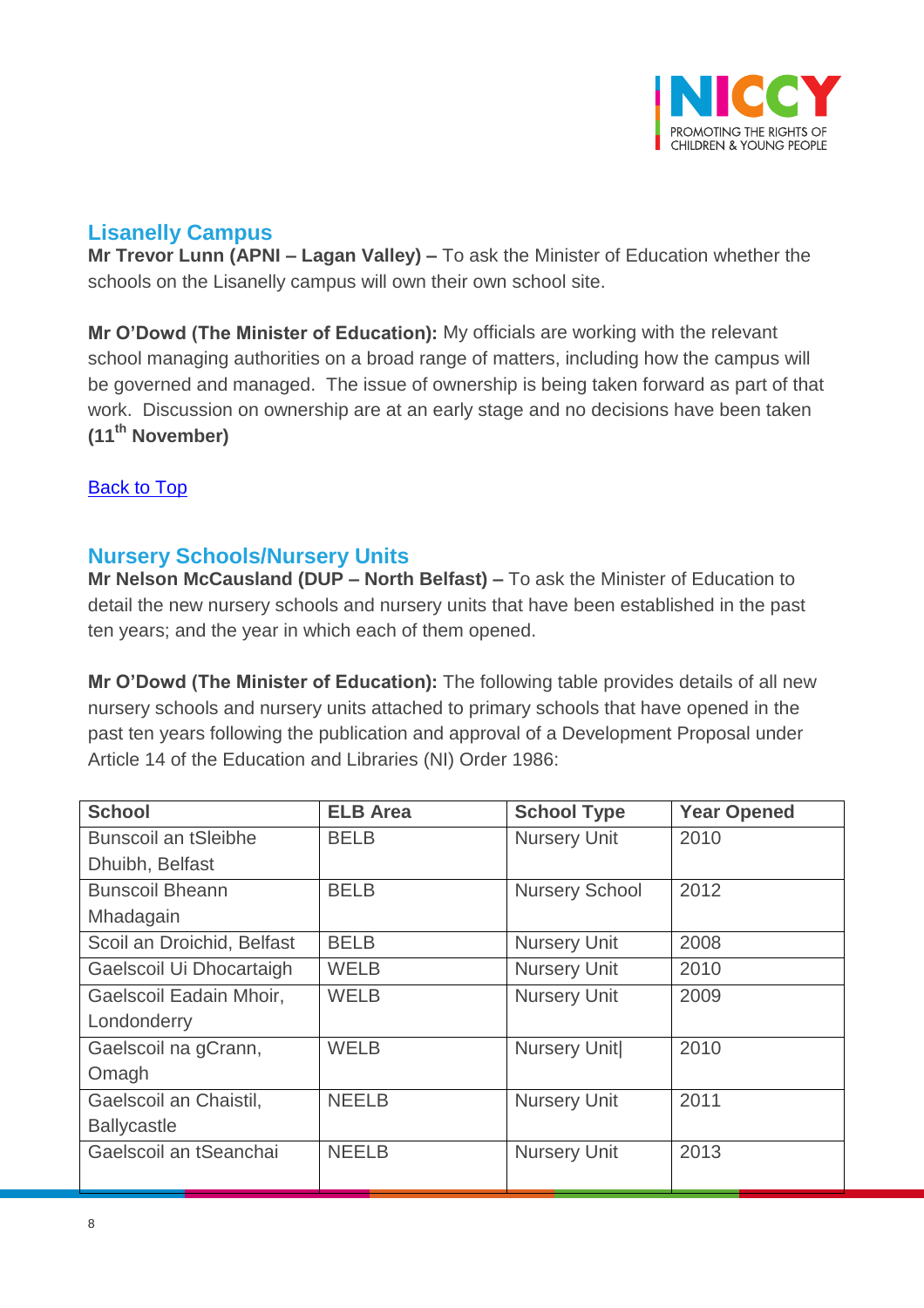

| <b>School</b>                      | <b>ELB Area</b> | <b>School Type</b>    | <b>Year Opened</b> |
|------------------------------------|-----------------|-----------------------|--------------------|
| <b>Ballymoney Nursery</b>          | <b>NEELB</b>    | <b>Nursery School</b> | 2011               |
| School                             |                 |                       |                    |
| <b>Tonagh Primary School</b>       | <b>SEELB</b>    | <b>Nursery Unit</b>   | 2012               |
| <b>Ballynahinch Primary</b>        | <b>SEELB</b>    | <b>Nursery Unit</b>   | 2008               |
| School                             |                 |                       |                    |
| <b>Dundonald Primary School</b>    | <b>SEELB</b>    | <b>Nursery Unit</b>   | 2011               |
| <b>Moira Primary School</b>        | <b>SEELB</b>    | <b>Nursery Unit</b>   | 2009               |
| <b>Ballymagee Primary</b>          | <b>SEELB</b>    | <b>Nursery Unit</b>   | 2014               |
| School, Bangor                     |                 |                       |                    |
| Millennium Integrated              | <b>SEELB</b>    | <b>Nursery Unit</b>   | 2014               |
| <b>Primary School</b>              |                 |                       |                    |
| Millennium Integrated              | <b>SEELB</b>    | <b>Nursery Unit</b>   | 2009               |
| Primary School, Saintfield         |                 |                       |                    |
| King's Park Primary                | <b>SELB</b>     | <b>Nursery Unit</b>   | 2010               |
| School, Craigavon                  |                 |                       |                    |
| <b>Waringstown Primary</b>         | <b>SELB</b>     | <b>Nursery Unit</b>   | 2013               |
| School, Craigavon                  |                 |                       |                    |
| Maralin Primary School,            | <b>SELB</b>     | <b>Nursery Unit</b>   | 2008               |
| Magheralin, Craigavon              |                 |                       |                    |
| Howard Primary School,             | <b>SELB</b>     | <b>Nursery Unit</b>   | 2014               |
| Dungannon                          |                 |                       |                    |
| <b>Bocombra Primary School</b>     | <b>SELB</b>     | <b>Nursery Unit</b>   | 2013               |
| Fair Hill Primary School,          | <b>SELB</b>     | <b>Nursery Unit</b>   | 2010               |
| Dromara                            |                 |                       |                    |
| <b>Bronte Primary School</b>       | <b>SELB</b>     | <b>Nursery Unit</b>   | 2013               |
| <b>Drumadonnell Primary</b>        | <b>SELB</b>     | <b>Nursery Unit</b>   | 2013               |
| School, Ballyroney                 |                 |                       |                    |
| <b>Orchard County Primary</b>      | <b>SELB</b>     | <b>Nursery Unit</b>   | 2012               |
| School, Portadown                  |                 |                       |                    |
| <b>Christian Brothers' Primary</b> | <b>SELB</b>     | <b>Nursery Unit</b>   | 2009               |
| School, Armagh                     |                 |                       |                    |
| St Anthony's Primary               | <b>SELB</b>     | <b>Nursery Unit</b>   | 2011               |
| School, Craigavon                  |                 |                       |                    |
| <b>St Patrick's Primary</b>        | <b>SELB</b>     | <b>Nursery Unit</b>   | 2013               |
| School, Mayobridge                 |                 |                       |                    |
|                                    |                 |                       |                    |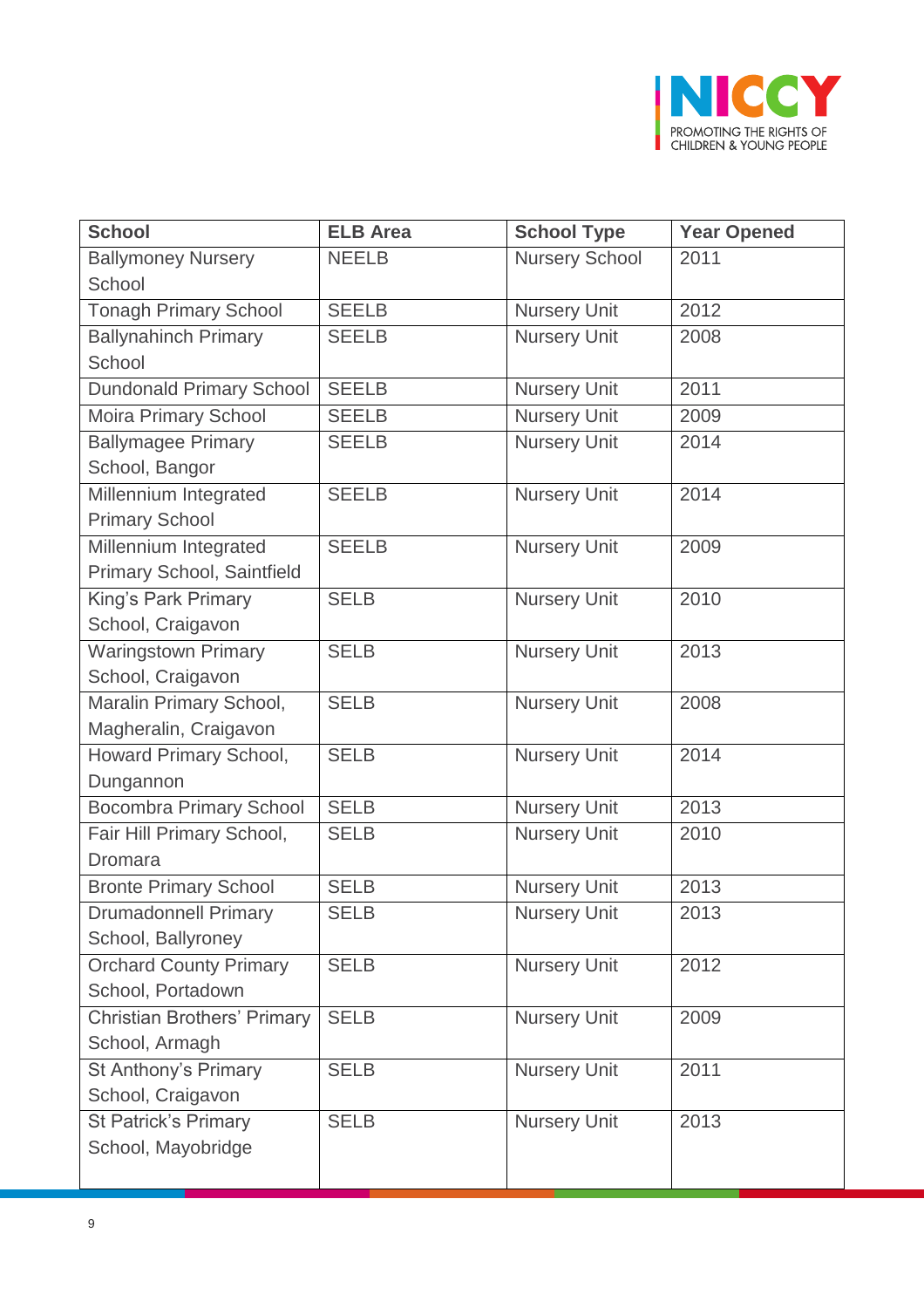

| <b>School</b>                                                  | <b>ELB Area</b> | <b>School Type</b>    | <b>Year Opened</b> |  |
|----------------------------------------------------------------|-----------------|-----------------------|--------------------|--|
| <b>St Colman's Primary</b>                                     | <b>SELB</b>     | <b>Nursery Unit</b>   | 2011               |  |
| School, Annaclone,                                             |                 |                       |                    |  |
| <b>Banbridge</b>                                               |                 |                       |                    |  |
| St Patrick's Primary                                           | <b>SELB</b>     | <b>Nursery Unit</b>   | 2014               |  |
| School, Dungannon                                              |                 |                       |                    |  |
| <b>St Patrick's Primary</b>                                    | <b>SELB</b>     | <b>Nursery Unit</b>   | 2010               |  |
| School, Dungannon                                              |                 |                       |                    |  |
| <b>Holy Trinity Primary</b>                                    | <b>SELB</b>     | <b>Nursery Unit</b>   | 2014               |  |
| School, Cookstown                                              |                 |                       |                    |  |
| <b>St Francis' Primary</b>                                     | <b>SELB</b>     | <b>Nursery Unit</b>   | 2011               |  |
| School, Lurgan                                                 |                 |                       |                    |  |
| Seagoe Primary School,                                         | <b>SELB</b>     | <b>Nursery Unit</b>   | 2013               |  |
| Portadown                                                      |                 |                       |                    |  |
| Gaelscoil Ui Neill                                             | <b>SELB</b>     | <b>Nursery Unit</b>   | 2010               |  |
| Gaelscoil Eoghain                                              | <b>SELB</b>     | <b>Nursery Unit</b>   | 2014               |  |
| Portadown Integrated                                           | <b>SELB</b>     | <b>Nursery Unit</b>   | 2013               |  |
| <b>Primary School</b>                                          |                 |                       |                    |  |
| Millington Nursery School,                                     | <b>SELB</b>     | <b>Nursery School</b> | 2010               |  |
| Portadown                                                      |                 |                       |                    |  |
| <b>Drumnamoe Nursery</b>                                       | <b>SELB</b>     | <b>Nursery School</b> | 2011               |  |
| School, Lurgan                                                 |                 |                       |                    |  |
|                                                                |                 |                       |                    |  |
| The following settings are scheduled to open in September 2015 |                 |                       |                    |  |
| <b>School</b>                                                  | <b>ELB Area</b> | <b>School Type</b>    | <b>Year Opened</b> |  |
| <b>Bush Primary School</b>                                     | <b>SELB</b>     | <b>Nursery Unit</b>   | 2015               |  |
| St Malachy's Primary                                           | <b>SEELB</b>    | <b>Nursery Unit</b>   | 2015               |  |
| School, Kilcoo                                                 |                 |                       |                    |  |
| Phoenix Integrated                                             | <b>SELB</b>     | <b>Nursery Unit</b>   | 2015               |  |
| Primary School,                                                |                 |                       |                    |  |
| Cookstown                                                      |                 |                       |                    |  |

# **(11th November)**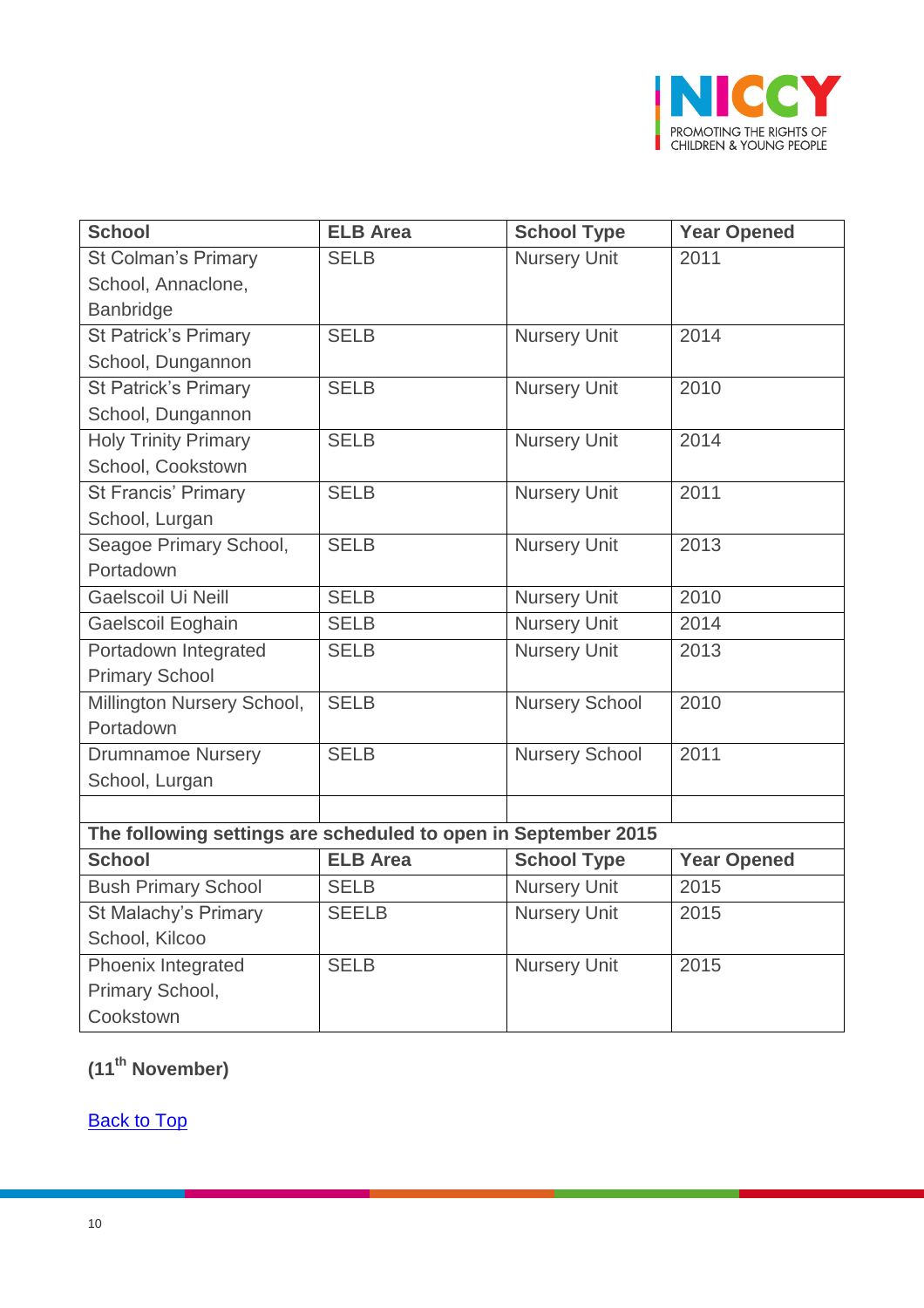

## <span id="page-10-0"></span>**New Education Authority**

**Mr Trevor Lunn (APNI – Lagan Valley) –** To ask the Minister of Education how he envisages the new education authority making positive steps or removing obstacles to integrated education

**Mr O'Dowd (The Minister of Education):** I am committed to ensuring that my Department continues to have a rigorous approach to its statutory duty to encourage and facilitate the development of integrated education.

The new Education Authority will be accountable to, and operate within the strategic framework set by, the Department. This will include assisting the Department in discharging its statutory duty to integrated education. In addition, the Department will hold the Authority to account through the Management Statement/Financial Memorandum (MSFM), as it does with the existing five Education and Library Boards. **(11th November)**

### [Back to Top](#page-0-0)

## <span id="page-10-1"></span>**Integrated Education Guidance**

**Mr Trevor Lunn (APNI – Lagan Valley) –** To ask the Minister of Education for an update on the revised written departmental guidance to encourage and facilitate integrated education after the Drumragh Judgement.

**Mr O'Dowd (The Minister of Education):** As I explained in my answer to AQW 33963/11- 15, the court judgement provided clarity as to whom the Article 64 (1) duty of the Education Reform (NI) Order 1989 is owed. I have already instructed my officials to ensure that the application of the duty placed on the Department to encourage and facilitate integrated education takes account of that clarity.

Additional guidance has now been provided to all senior staff within the Department via internal workshops that have presented an opportunity to make clear my expectations that the statutory duties to encourage and facilitate both integrated and Irish-medium education are discharged fully, positively and proactively and to explain the implications of both statutory duties, including in the context of the Drumragh Judgement. The use of the workshop approach has proved a very effective means of communication and this approach will be rolled out to other relevant staff in the months ahead.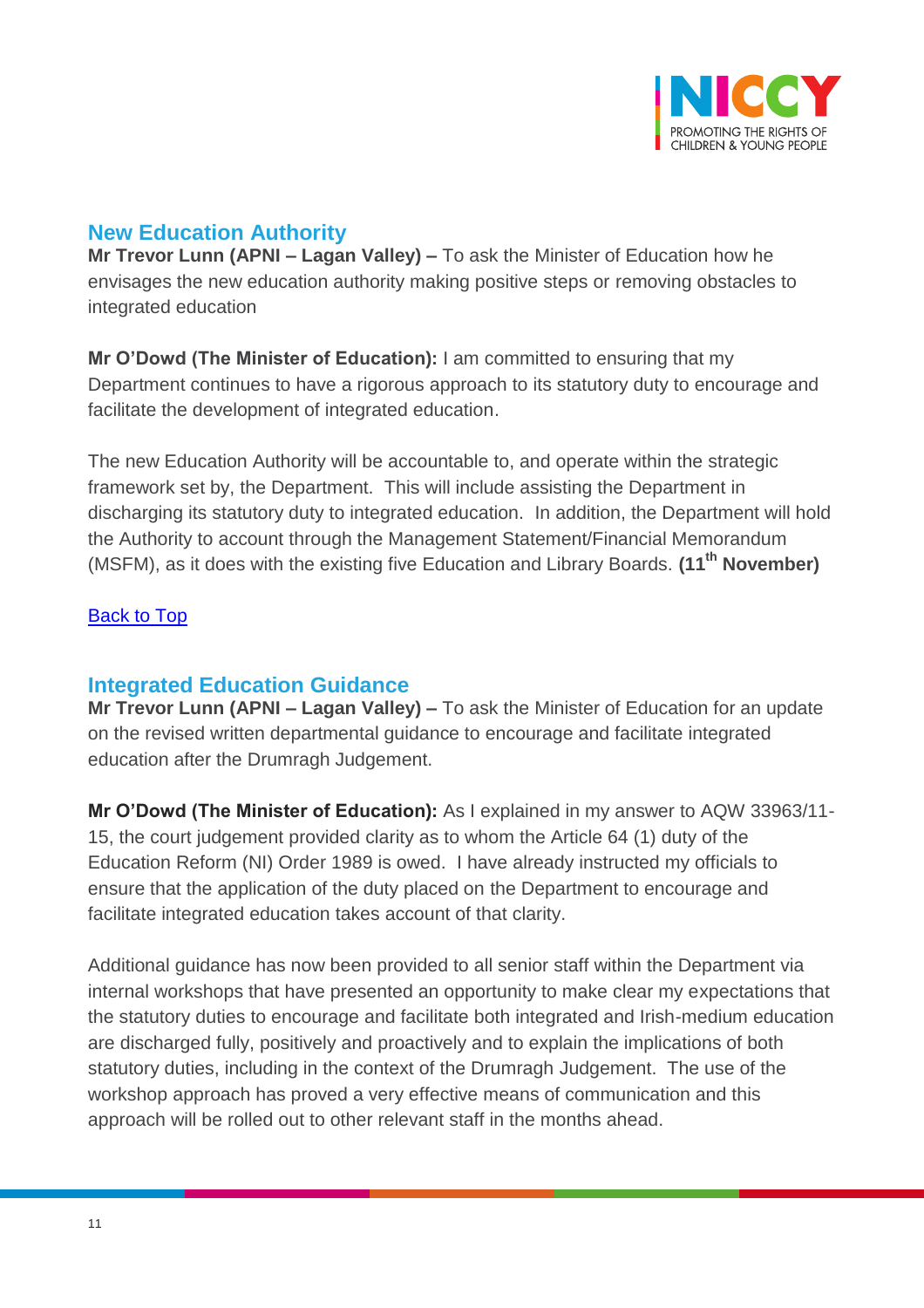

At the same time, I have been considering what additional guidance is needed for the executive non-departmental bodies which are accountable to my Department and which must play their part in supporting us in discharging these important duties. I expect to see much greater prominence given by our non-departmental public bodies to supporting the Department in encouraging and facilitating both integrated and Irish-medium education and I shall be signaling this to the appropriate bodies, including the new Education Authority, as we move forward into a new business planning period. **(11th November)**

### [Back to Top](#page-0-0)

## <span id="page-11-0"></span>**Integrated Schools**

**Mr Danny Kinahan (UUP – South Antrim) –** To ask the Minister of Education how many integrated schools have sought to expand their numbers since the Drumragh Judgement.

**Mr O'Dowd (The Minister of Education):** Since the Drumragh Judgement two integrated schools – Rowandale Integrated Primary School and Ulidia Integrated College, have sought to expand their numbers.

A record of all current development proposals and decisions made is available on my Departments website at: [http://www.deni.gov.uk/14-schools\\_estate\\_devprop\\_pg.htm](http://www.deni.gov.uk/14-schools_estate_devprop_pg.htm) **(11th November)**

#### [Back to Top](#page-0-0)

### <span id="page-11-1"></span>**Integrated Schools**

**Mr Danny Kinahan (UUP – South Antrim) –** To ask the Minister of Education how many integrated schools have sought to expand their numbers in the last five years.

**Mr O'Dowd (The Minister of Education):** Based on published development proposals, nine integrated schools have sought to increase their enrolment in the last five years. Their details are listed in the table below;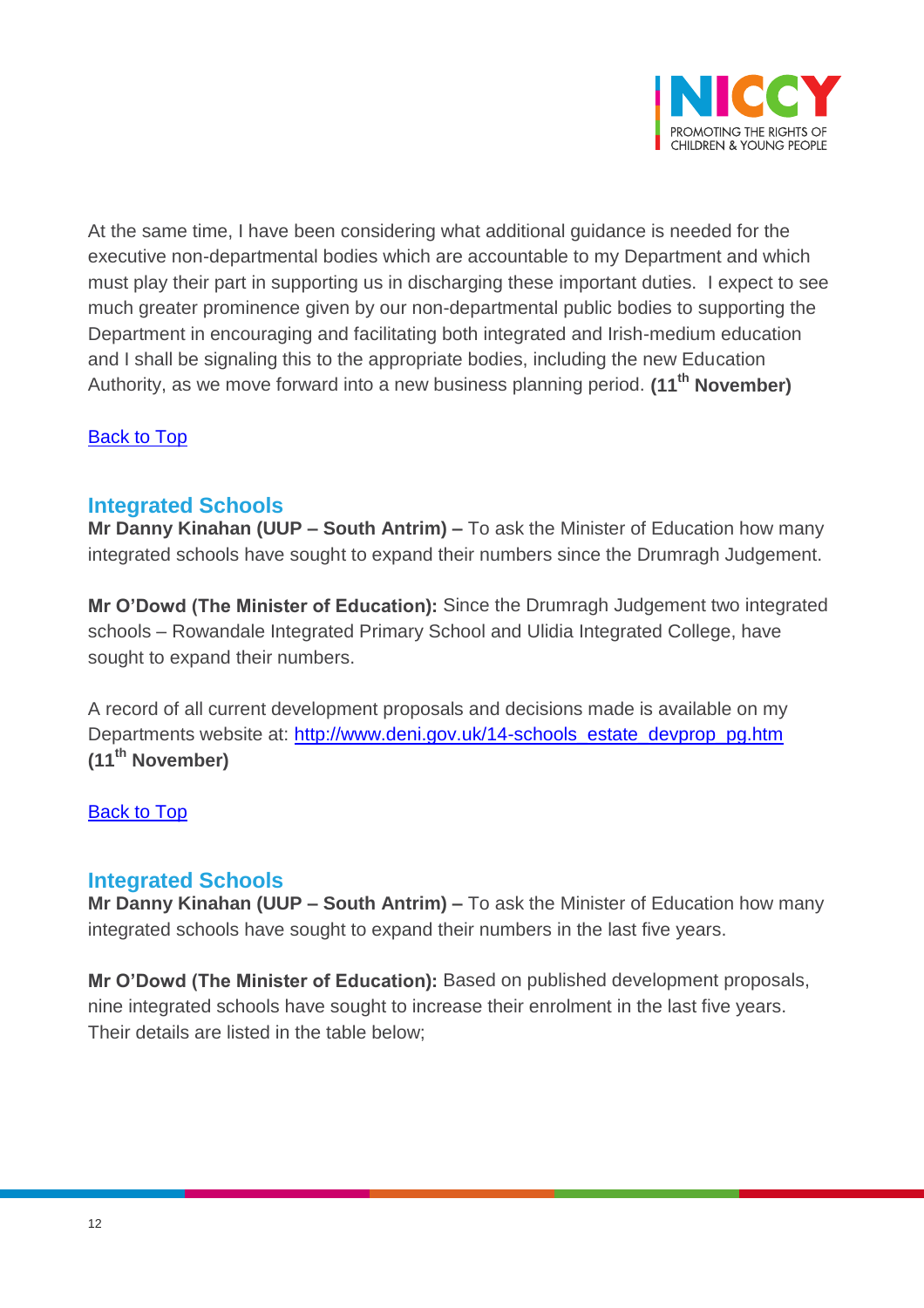

| <b>Name of School</b>            | <b>Position</b>         | <b>Increased enrolment</b> |
|----------------------------------|-------------------------|----------------------------|
| <b>Ulidia Integrated College</b> | DP published 6 November | From 500 to 660 pupils     |
|                                  | 2014                    | (proposed)                 |
| Rowandale Integrated PS          | Decision pending        | From 174 to 399 pupils     |
|                                  |                         | (proposed)                 |
| Millennium Integrated PS         | DP approved             | From 203 to 392 pupils     |
| Shimna Integrated College        | DP approved             | From 480 to 620 pupils     |
| Portadown Integrated PS          | DP not approved         | <b>None</b>                |
| <b>Priory Integrated College</b> | DP approved with        | From 450 to 500 pupils     |
|                                  | modification            |                            |
| Enniskillen Integrated           | DP approved             | From 244 to 392 pupils     |
| <b>Primary School</b>            |                         |                            |
| New-Bridge Integrated            | DP approved             | From 500 to 620 pupils     |
| College                          |                         |                            |
| Drumragh Integrated              | DP not approved         | Decision currently being   |
| College, Omagh                   |                         | retaken                    |

**(11th November)**

**[Back to Top](#page-0-0)** 

## <span id="page-12-0"></span>**Area Planning Steering Group**

**Miss Michelle McIlveen (DUP – Strangford) –** To ask the Minister of Education what changes he envisages to the membership of the Area Planning Steering Group in the light of the proposal to reorganise education administration.

**Mr O'Dowd (The Minister of Education):** The membership of the Area Planning Steering Group currently reflects the present education structures and responsibilities. It will, however, be kept under review and future arrangements will reflect the new structures including the Education Authority when it becomes established. **(14th November)**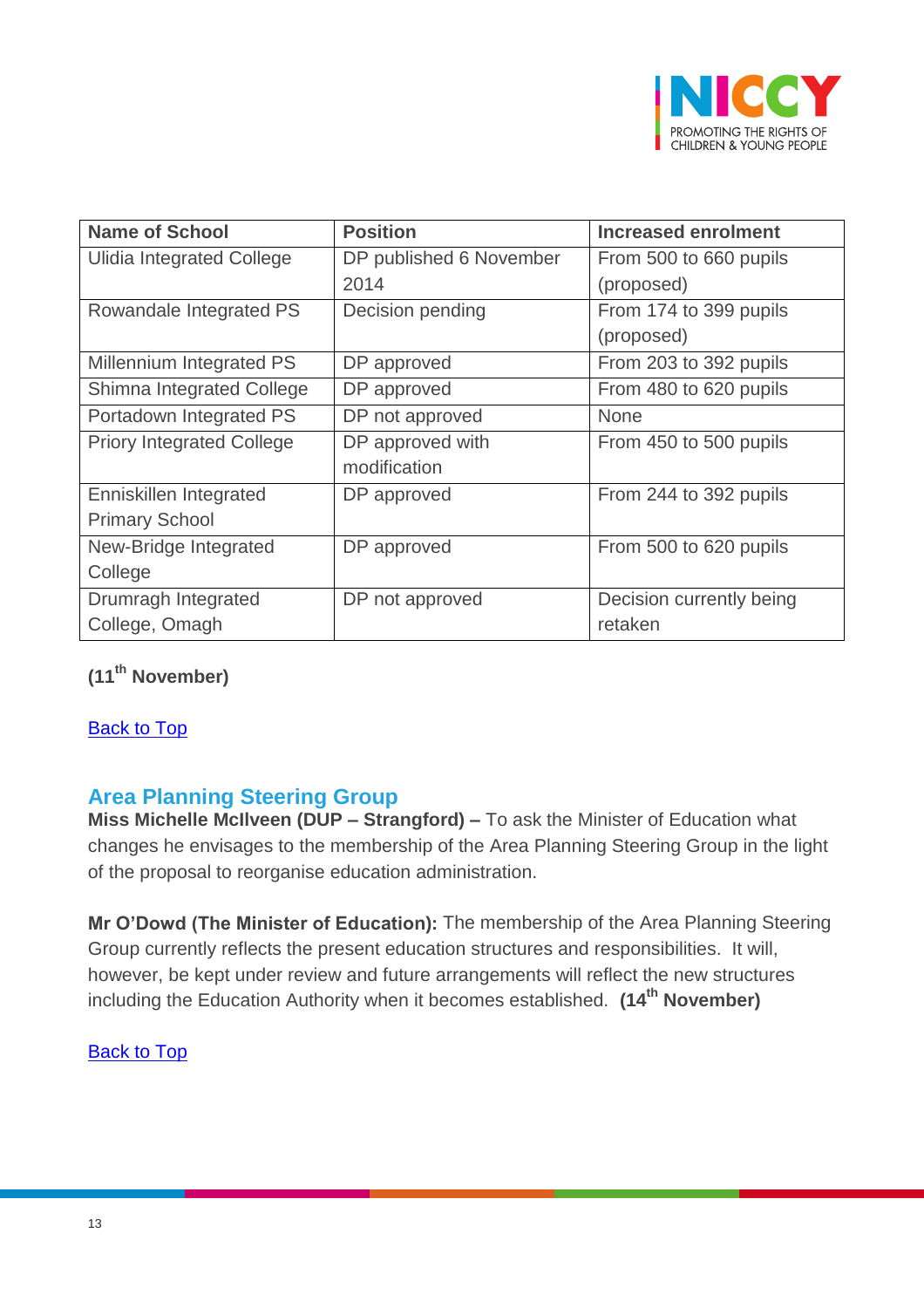

## <span id="page-13-0"></span>**Area Planning Steering Group Membership**

**Miss Michelle McIlveen (DUP – Strangford) –** To ask the Minister of Education to detail the current membership of the Area Planning Steering Group.

**Mr O'Dowd (The Minister of Education):** The Area Planning Steering Group (APSG) is chaired by a senior official from the Department and of Education and comprises representatives the Chief Executives of the five Education and Library Boards (ELBs), the Council for Catholic Maintained Schools (CCMS), the NI Council for Integrated Education (NICIE) and Comhairle na Gaelscolaíochta (CnaG). A senior official from the Department of Employment and Learning (DEL) attends as an observer to provide advice on FE issues and policies.

The table below sets out the current membership of the Group:

| <b>Name</b>             | Organisation       |
|-------------------------|--------------------|
| Dr Clare Mangan         | <b>Belfast ELB</b> |
| Shane McCurdy           | North Eastern ELB  |
| <b>Gregory Butler</b>   | South Eastern ELB  |
| Gavin Boyd              | Southern ELB       |
| <b>Barry Mulholland</b> | <b>Western ELB</b> |
| Jim Clarke              | <b>CCMS</b>        |
| Noreen Campbell         | <b>NICIE</b>       |
| Dr Micheál O'Duibh      | CnaG               |
| Dr Mary Ivor            | <b>DEL</b>         |

Given the number of Catholic Maintained schools and the regional nature of the work to be covered by CCMS, it should be noted that Gerry Lundy (CCMS) also attends the meetings to support the CCMS CEO. **(14th November)**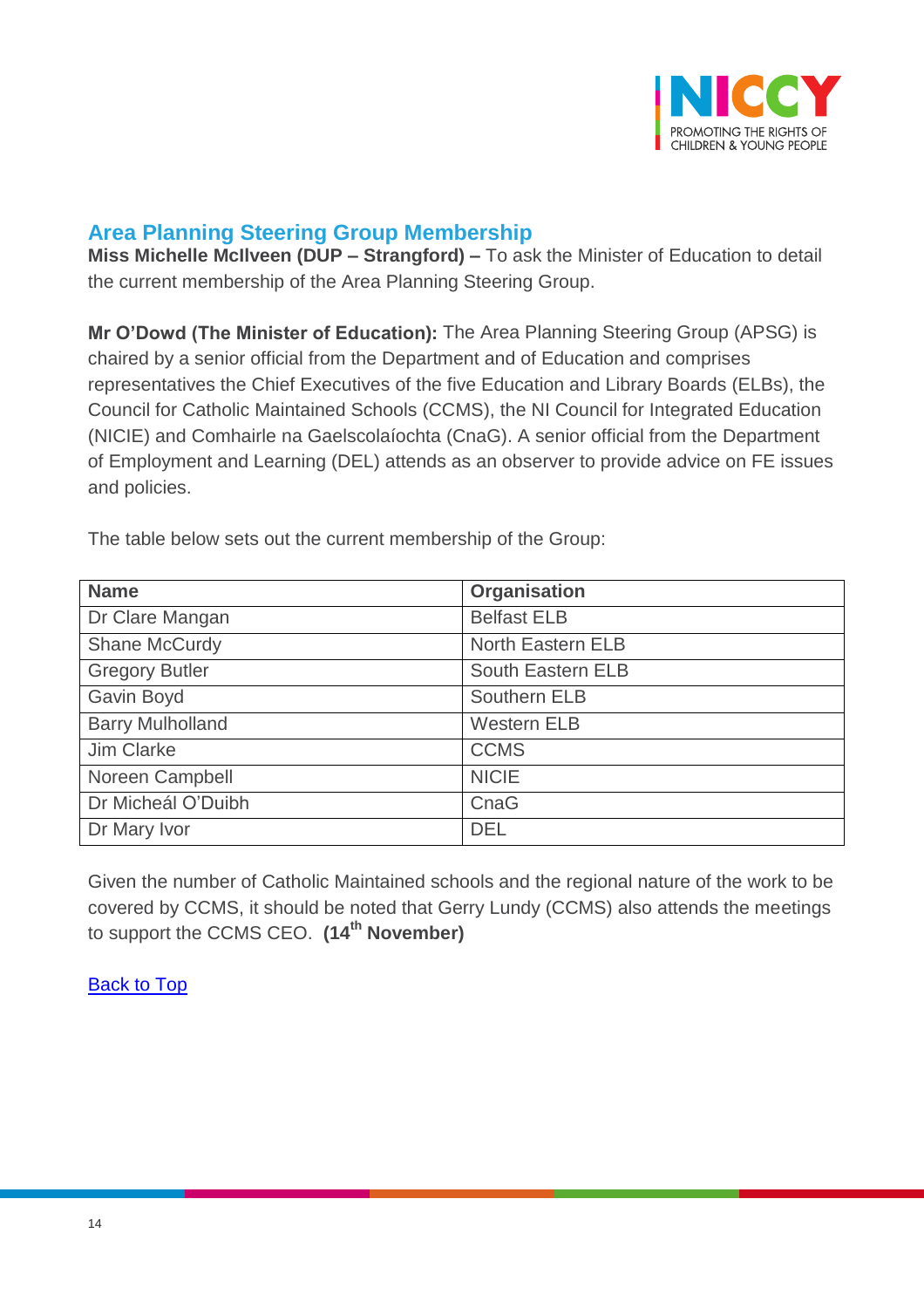

# **Department of Environment**

# <span id="page-14-0"></span>**Urban Regeneration and Community Planning**

**Mr Steward Dickson (APNI – East Antrim) –** To ask the Minister of the Environment to outline the urban regeneration and community planning functions that are yet to be scheduled for transfer to the new councils.

**Mr M Durkan (The Minister of Environment):** The Member's question concerns two elements of the reform of local government.

The first is the provision to councils of urban regeneration powers currently exercised by the Department for Social Development and which requires primary legislation to be brought forward by DSD. As this is firmly the remit of the Minister for Social Development, I do not intend outlining this function in any great detail, other than to state that I have raised my concern in recent meetings with Ministerial colleagues, including Minister Storey, at the continued delay in reaching Executive agreement for the introduction of the DSD Bill to provide councils with regeneration powers to the Assembly.

Whilst a failure to provide councils with urban regeneration and community development powers will not prevent the rest of the reform programme from going ahead, it is, nonetheless, a very important element of the reform process. I believe that the re-coupling of regeneration with the planning functions transferring from my department will provide councils with the ability to shape their communities.

The second function raised by this question, relates to community planning. Councils will have duties and powers of community planning, but these are not transferring to councils – they are entirely new and have been provided by the Local Government Act (NI) 2014.

Community planning involves integrating the various streams of public life, such as the services and functions that are delivered in an area, and producing a plan that will set out the future direction of a council area. Councils will lead this process. However, they will not be able to achieve this on their own. A duty has been placed on all Government Departments to promote, encourage and have regard for community planning. Councils will also work with statutory bodies, agencies and the wider community, including the voluntary, community and business sectors, to develop and implement a shared vision for promoting the well-being of an area and improving the quality of life of its citizens.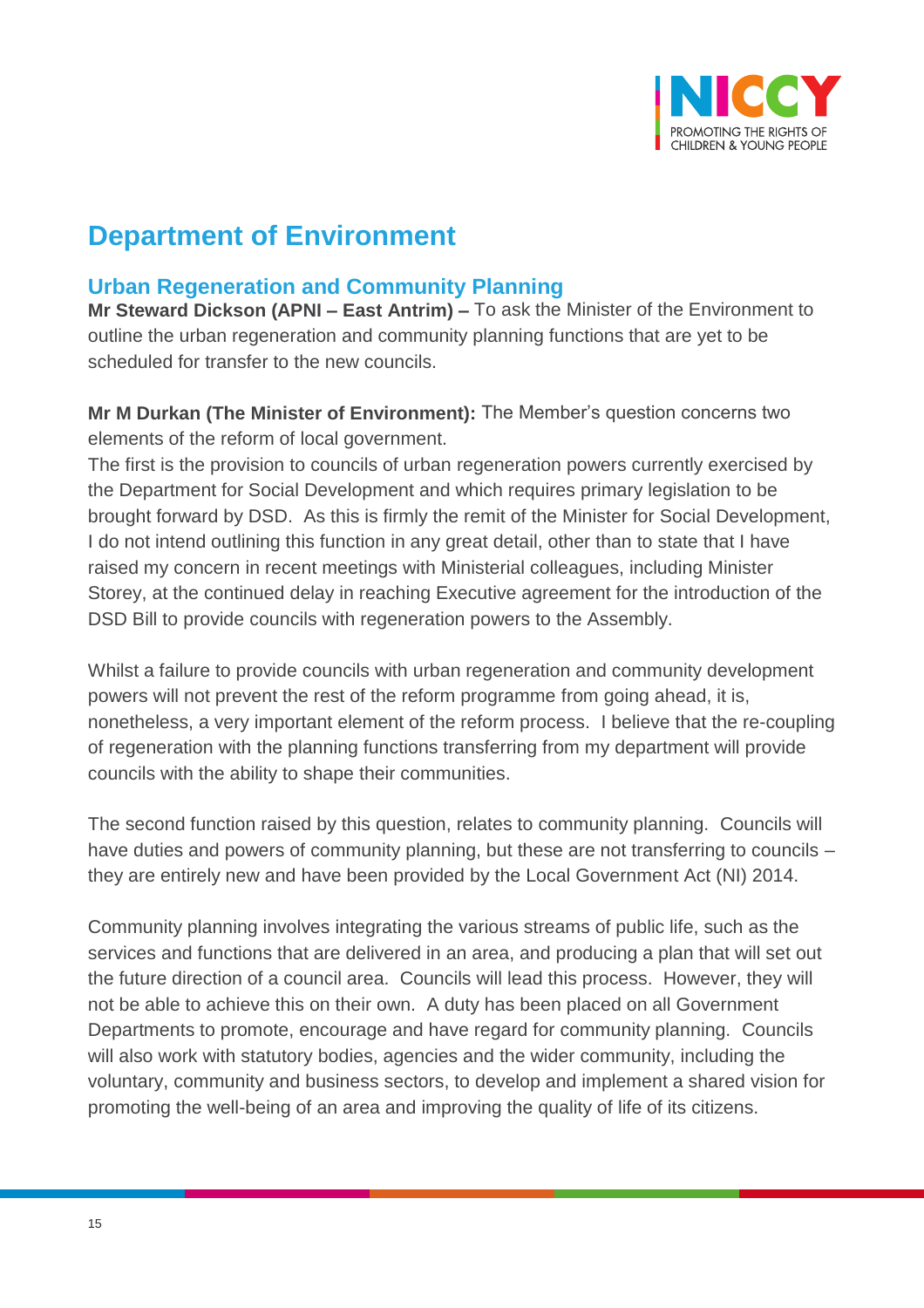

I recently launched a consultation on those bodies to be named in subordinate legislation as statutory community planning partners, and I would encourage anyone with an interest in community planning to respond to that consultation.

Local government has been preparing for the new community planning powers for some time, and capacity building work is ongoing with both central and local government to ensure that all key partners are able to fulfil their community planning responsibilities from April 2015. **(Oral Question - Answered)**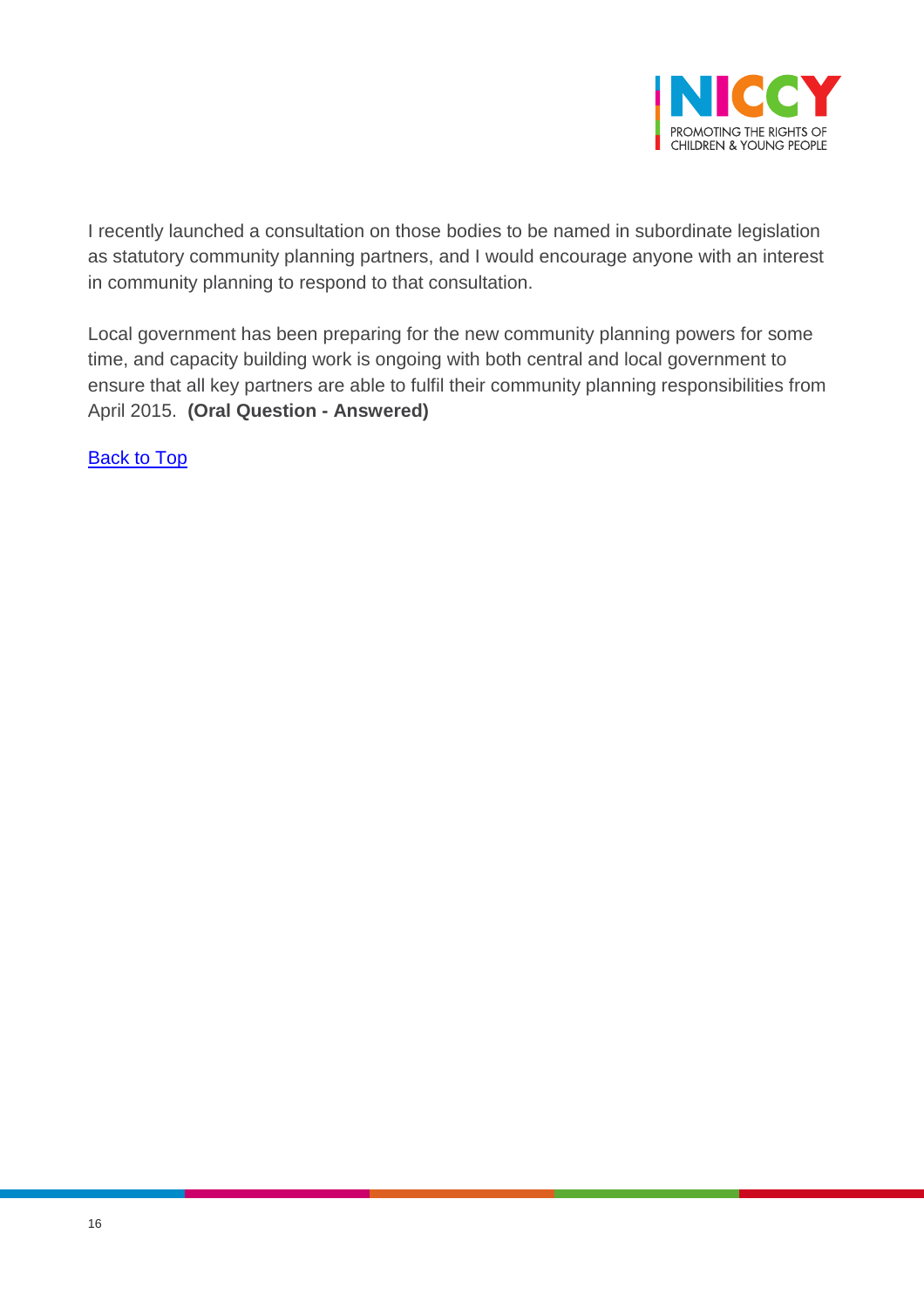

# **Department of Health**

## <span id="page-16-0"></span>**Delivering Social Change**

**Ms Maeve McLaughlin (Sinn Féin – Foyle) –** To ask the Minister of Health, Social Services and Public Safety how the transfer of £0.2m under Delivering Social Change for family support hubs will be allocated.

**Mr J Wells (The Minister for Health, Social Services and Public Safety):** The £0.2m funding will be used to meet the projected cost of the Delivering Social Change Family Support Hub Signature Project in year. This is not additional investment; the funding has already been committed. The funding will be allocated to the HSCB in the normal manner by way of an allocation letter. **(10th November)**

[Back to Top](#page-0-0)

## <span id="page-16-1"></span>**Pulse Oximetry for all Newborns**

**Mrs Jo-Anne Dobson (UUP – Upper Bann) –** To ask the Minister of Health, Social Services and Public Safety whether he has concerns regarding the roll out of pulse oximetry for all newborns in relation to;

- i) the costs involved and
- ii) the accuracy of the saturation probe monitor test.

**Mr J Wells (The Minister for Health, Social Services and Public Safety):** In 2013, the UK National Screening Committee (NSC) issued, for consultation, a review of the evidence on adding pulse oximetry to the screening pathway to detect congenital heart disease in newborns. The consultation closed in December 2013 and was discussed by the NSC at their meeting in March 2014.

The NSC review of the evidence raised some important questions that require further consideration and therefore recommended piloting the pulse oximetry test to screen newborn babies for congenital heart defects.

The NSC will use the findings from the pilot to help define the optimal test procedures for pulse oximetry and better understand the implications of its introduction for neonatal services. Following the evaluation of this pilot the NSC will make a policy recommendation for the UK and I will await this recommendation before making a policy decision on this for Northern Ireland. **(10th November)** [Back to Top](#page-0-0)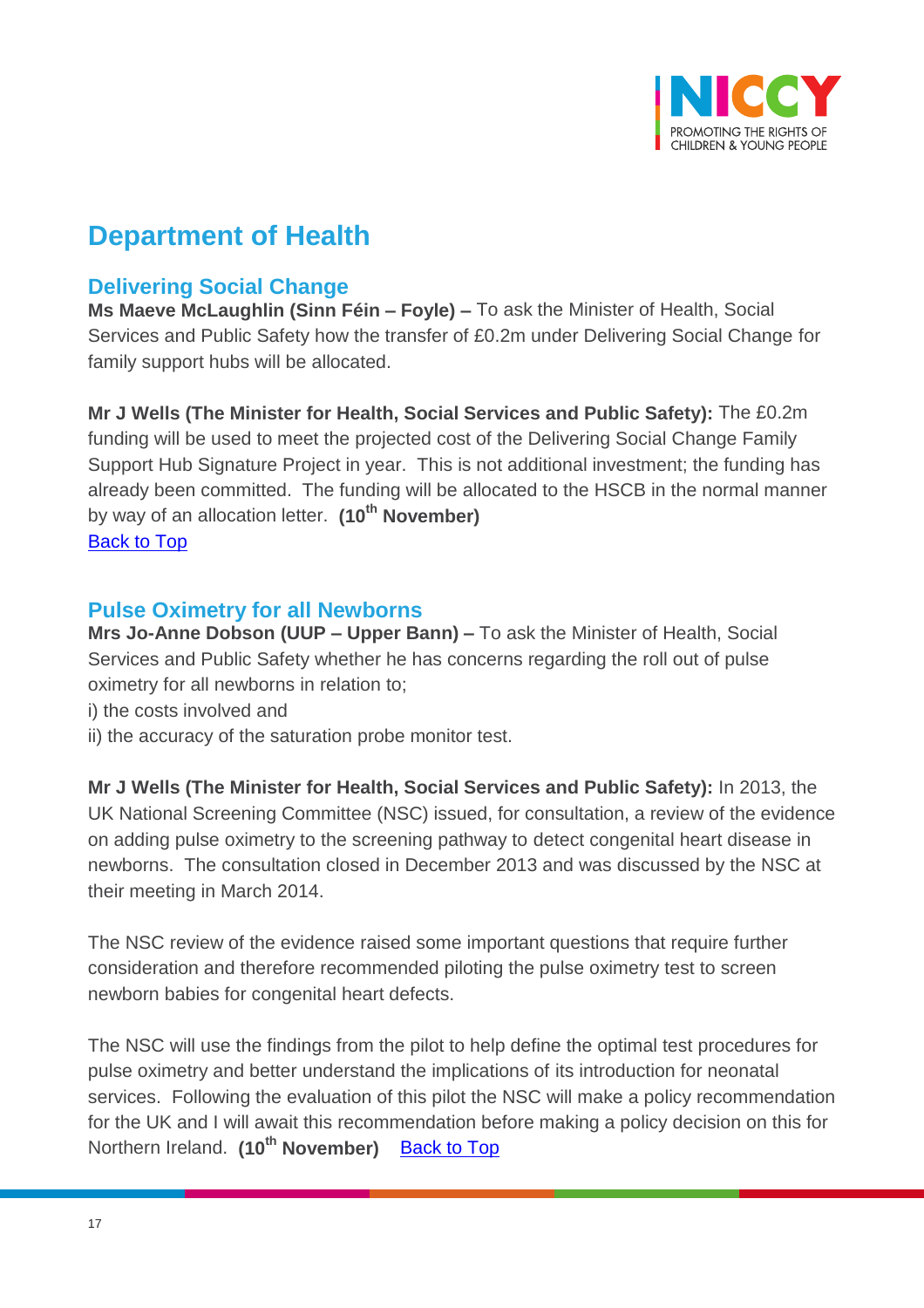

## <span id="page-17-0"></span>**Female Genital Mutilation Action Plan**

**Mrs Sandra Overend (UUP – Mid Ulster) –** To ask the Minister of Health, Social Services and Public Safety what steps are being taken by his Department to provide input on, and to co-ordinate, a cross departmental action plan to tackle Female Genital Mutilation.

**Mr J Wells (The Minister for Health, Social Services and Public Safety):** Female Genital Mutilation is an important issue which cuts across a number of Departments. That is why, alongside others, my Department has been involved from the early stages in assisting in developing Multi-Agency Practice Guidelines on Female Genital Mutilation which were published in July by the Department of Finance and Personnel.

I understand that a cross departmental meeting is being arranged to discuss and agree how best to raise the profile of these guidelines and take forward actions required to address the issue of FGM here, and my officials stand ready to participate in that event. The joint DHSSPS and DOJ strategy *Stopping Domestic and Sexual Violence and Abuse in Northern Ireland* is currently being developed. It recognises that domestic violence and abuse can manifest itself through the perpetration of unlawful activities and practices such as female genital mutilation. **(11th November)**

### [Back to Top](#page-0-0)

## <span id="page-17-1"></span>**IV Infusion Services**

**Mr Chris Hazzard (Sinn Féin – South Down) –** To ask the Minister of Health, Social Services and Public Safety to detail;

i) what changes have recently been agreed to IV Infusion services for children with Osteogensis; and

ii) how affected patients have been informed of these changes

**Mr J Wells (The Minister for Health, Social Services and Public Safety):** Over the next year there is a planned change in the provision of this service from Orthopaedics to a joint service with the Endocrine or the Rheumatology Service. The service will remain within the Royal Belfast Hospital for Sick Children and should not have any impact on patient welfare or services. **(13th November)**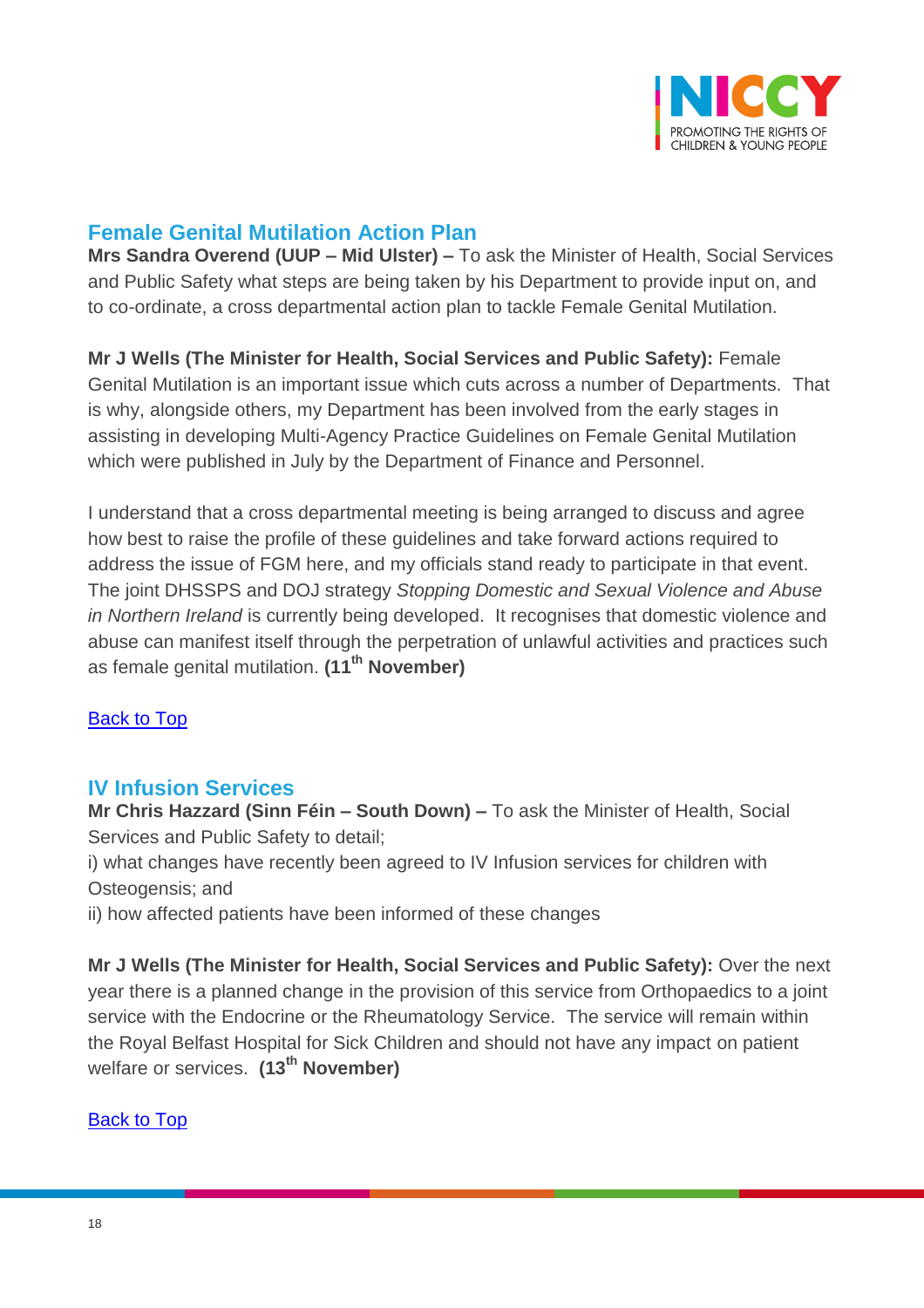

# <span id="page-18-0"></span>**Dalriada Hospital**

**Mr Daithi McKay (Sinn Féin – North Antrim) –** To ask the Minister of Health, Social Services and Public Safety for his assessment of the effect the closure of the 32 beds at Dalriada Hospital will have on other services currently based at the site.

**Mr J Wells (The Minister for Health, Social Services and Public Safety):** The following

services will remain operational at Dalriada Hospital:

- Treatment Room Nursing;
- Ballycastle Intermediate Team (District Nursing / Social Workers / Occupational Therapy);
- Domiciliary care services;
- Outpatient clinics;
- Dental:
- Community children's Speech and language therapy;
- Midwifery;
- Podiatry;
- Dietetics;
- Physiotherapy;
- Mental health team;
- Health visiting services;
- Orthoptics;
- Community and voluntary services;
- GP Health Centre.

These services will not be affected by the bed closures. For staff delivering these services, their work will continue as normal. **(14th November)**